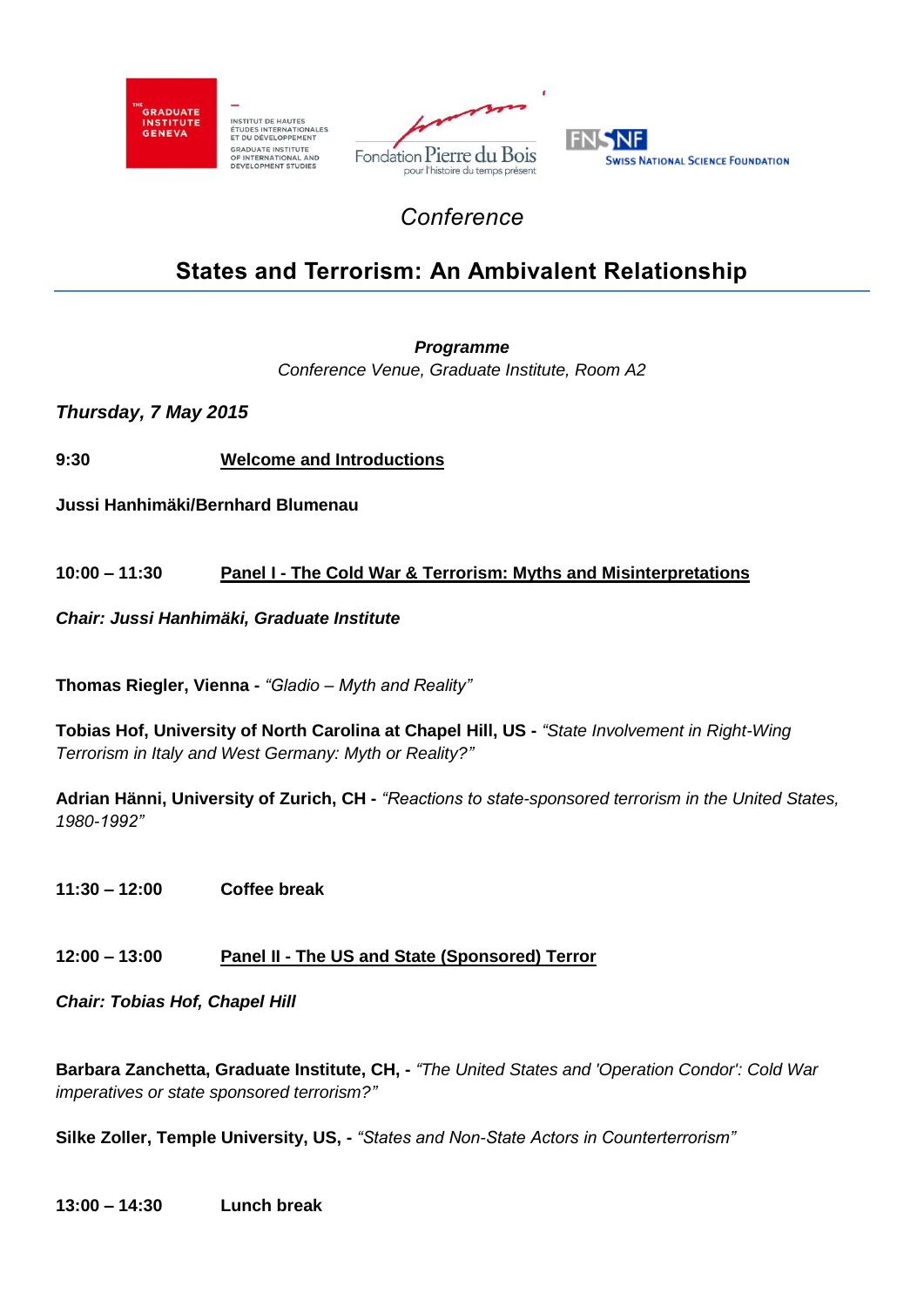#### **14:30 – 16:30 Panel III - Europe and Terrorism**

*Chair: Barbara Zanchetta, Graduate Institute*

**Felix Jimenez, Boston College, US -** *"The Politics of South American state terrorism in 1970s West Germany"*

**Bernhard Blumenau, Graduate Institute, CH -** *"The East German State Security and Western right-wing terrorists."*

**Andrea Chiampan, Graduate Institute, CH -** *"Encountering Violence: State and Terror in Italy's anni di piombo"*

**Przemysław Gasztold-Seń, Institute of National Remembrance, Warsaw, PL, -** *"The Arms Trade, Espionage and Embargoed Goods: Polish Military Intelligence and International Terrorism in the 1970s and 1980s"*

**16:30 – 17:00 Coffee break**

#### **17:00 Keynote address**

## *Mohammad-Mahmoud Ould Mohamedou, Graduate Institute/ GCSP*

*"From Al Qaeda to the Islamic State: The Evolution of Contemporary Transnational Terrorism"*

**Conference dinner - Location tbd**

#### *Friday, 8 May 2015*

#### **9:00 – 10:30 Panel IV – Transnational Terrorism and 'National Liberation?**

*Chair: Bernhard Blumenau, Graduate Institute*

**Felicitas Fischer von Weikersthal, University of Heidelberg, D, -** *"Terrorists and Statesmen. Terrorism and the Polish Fight for Independence"*

**Isabella Ginor/ Gideon Remez, Hebrew University of Jerusalem, Israel, -** *"The KGB's Abduction Program and the PFLP: New Evidence"*

**Daniel Rickenbacher, ETH Zurich, CH, -** *"The Islamic State's Ambivalence: From Hybrid Warfare to Transnationalism"*

**10:30 – 11:00 Coffee break**